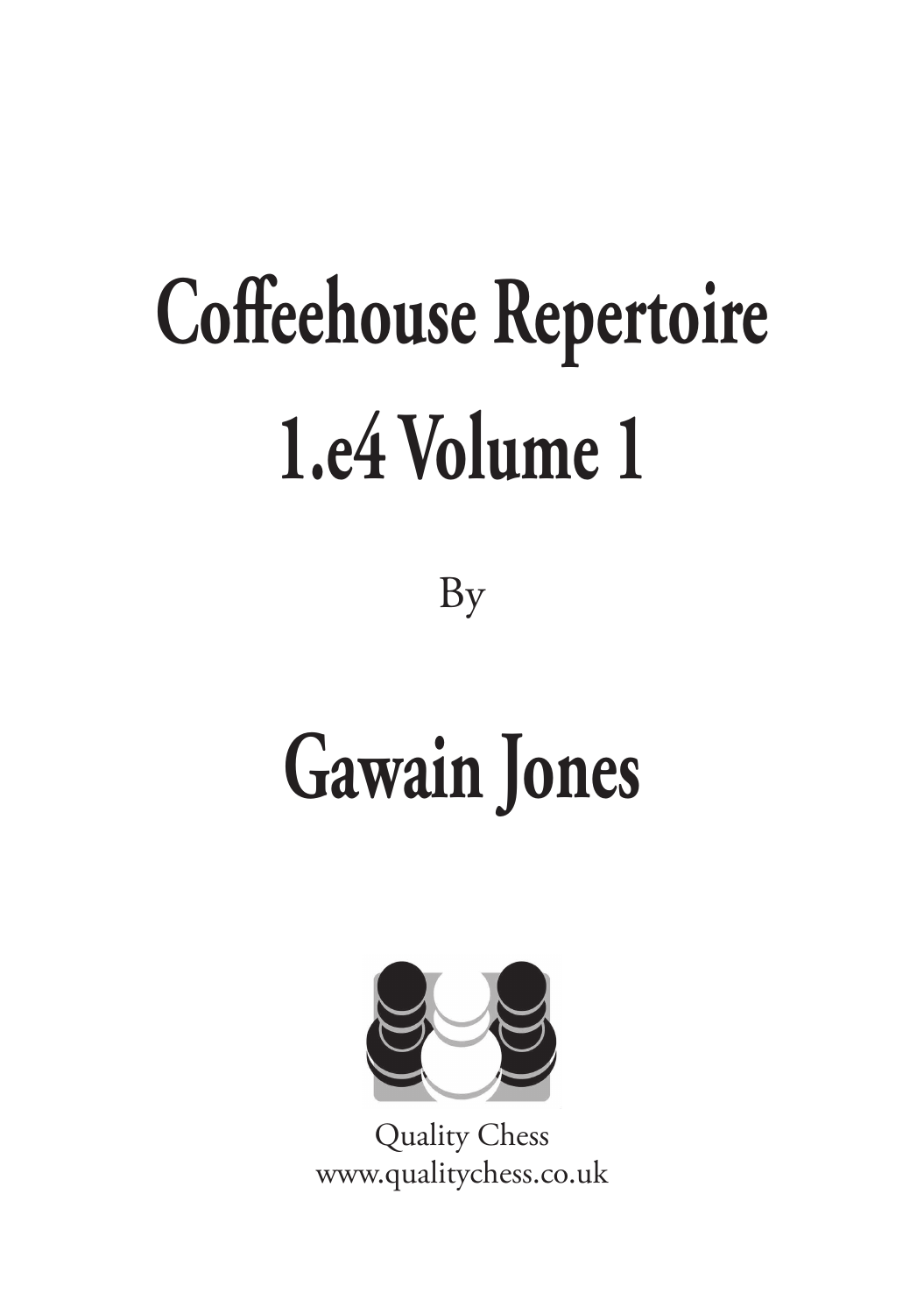### **Coffeehouse Preface**

Welcome to the Coffeehouse 1.e4 Repertoire! These days people know their lines so well that it's often difficult to put them under real pressure. Learning reams of main-line theory might give you a theoretical small edge, but that's not always so useful in a position that your opponent knows well, where he understands the plans and has a good idea of where the pieces should go. Instead, the aim of this series is to play opening lines which ask different questions to those your opponent is used to, and try to put them under immediate pressure.

My selection process was quite stringent. Primarily I wanted the choices to be sound. I've wasted too much time trying to fix holes in dodgy lines to inflict them upon you. Of course these recommendations will work best if they surprise your opponent, but I believe they all have inherent merit too.

Secondly, I wanted the repertoire choices to pack a genuine punch. Surprising your opponent with an insipid line may work occasionally, but will hardly scare a well-prepared opponent. With this repertoire, even if your opponents know what's coming, they won't have an easy time.

Thirdly, I aimed for relatively offbeat choices where possible, provided they met the above two criteria. A lot of your opponents are unlikely to have faced these lines many times (if at all) before.

What started as an idea for one book expanded, so thanks to John Shaw for his patience. I hope I've succeeded in building a repertoire which your opponents will find challenging. In general I've avoided well-known main lines, but the proposed lines still pose a real challenge, and often lead to positions where mistakes from Black meet with a heavy cost. I have analysed these lines more deeply than any of the sources mentioned in the bibliography, so there should be little risk of being out-prepared.

In many places I have strived to offer lines which allow us to transpose to the more theoretical main lines, should we wish to. The idea is to make life easier for us and more annoying for our opponents, who won't know what to expect and will have to be ready for lots of options. You can either use the books normally, and try to absorb the whole repertoire, or pick and choose which lines to incorporate into your existing repertoire. A good starting point could be to use it as inspiration against defences against which you are currently struggling.

This book is dedicated to the girls who helped me keep going.

To Phoenix for her patience. Listening to her snoring kept me calm but she knew when it was time for me to get some fresh air.

To Sue, without whom nothing would get done let alone this project.

Finally to our beautiful daughter Samaria. When I was exhausted your smile kept me going.

Gawain Jones Sheffield, April 2021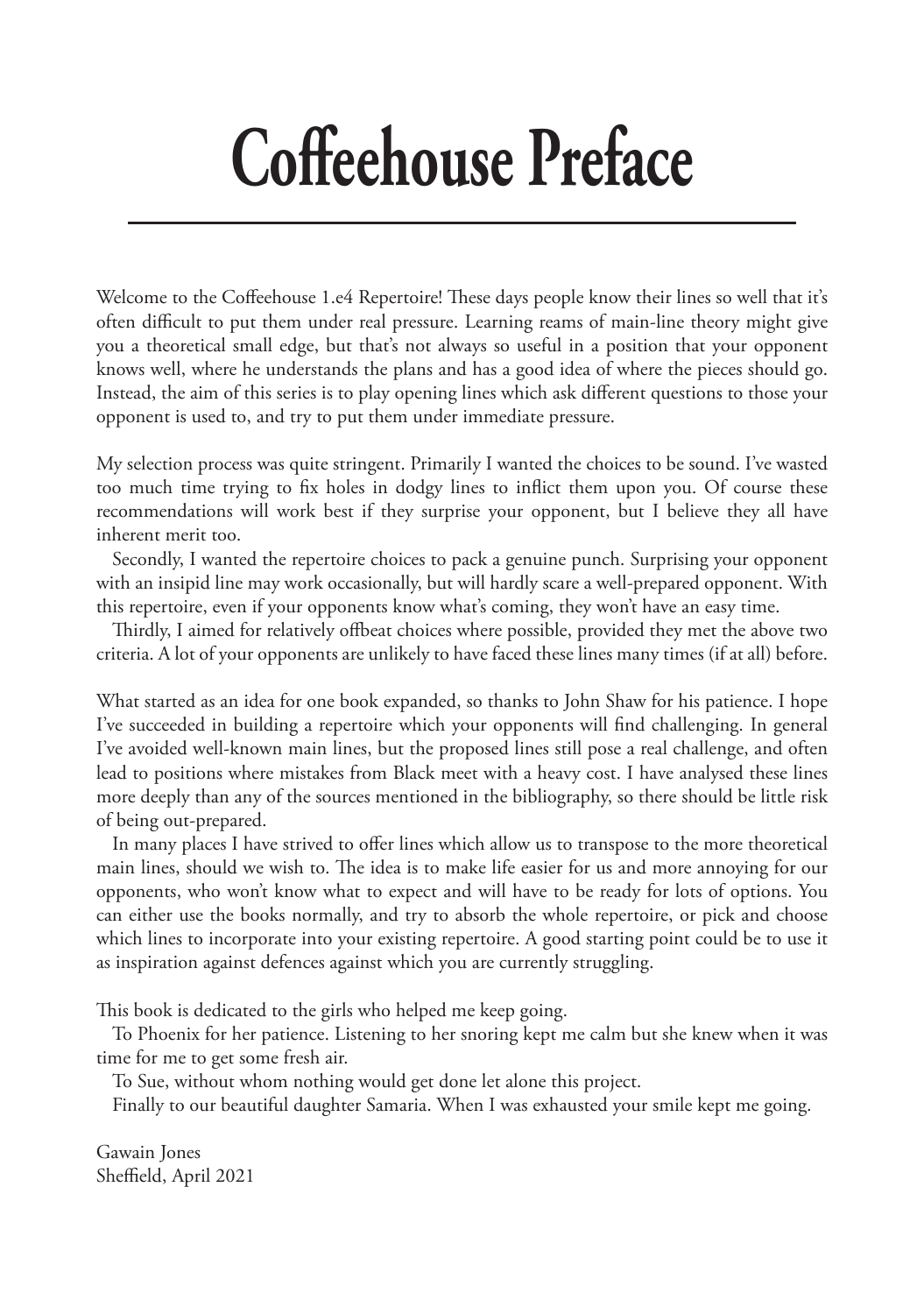### **Contents**

|                            | Coffeehouse Preface<br>Key to Symbols used<br>Introduction to Volume 1<br>Bibliography                                   | $\mathfrak{Z}$<br>6<br>$\overline{7}$<br>8 |
|----------------------------|--------------------------------------------------------------------------------------------------------------------------|--------------------------------------------|
|                            | <b>Sicilian Defence</b><br>Introduction                                                                                  | 9                                          |
| $\mathbf{1}$<br>1.2<br>1.3 | Carlsen Variation<br>1.1 e7-e6 set-ups<br>e7-e5 set-ups<br>Dragon set-up<br>1.4 Other lines                              | 11<br>19<br>31<br>35<br>53                 |
| $\overline{2}$<br>2.1      | $2\&0c63.\&05$<br>Chasing the bishop after 3 2d4<br>2.2 Taking the bishop after 3 Dd4<br>2.3 3 Df6!? and other 3rd moves | 59<br>88<br>117<br>133                     |
| 3 <sup>1</sup>             | Chameleon Variation 2 2c6 3. 2ge2                                                                                        | 159                                        |
| 4<br>4.1<br>4.2            | 2e63.2f3<br>32c6<br>3a6 4.g3 b5<br>4.3 Taimanov style<br>4.4 Other 3rd Moves                                             | 173<br>174<br>194<br>219<br>236            |
| 5                          | Move 2 Alternatives                                                                                                      | 243                                        |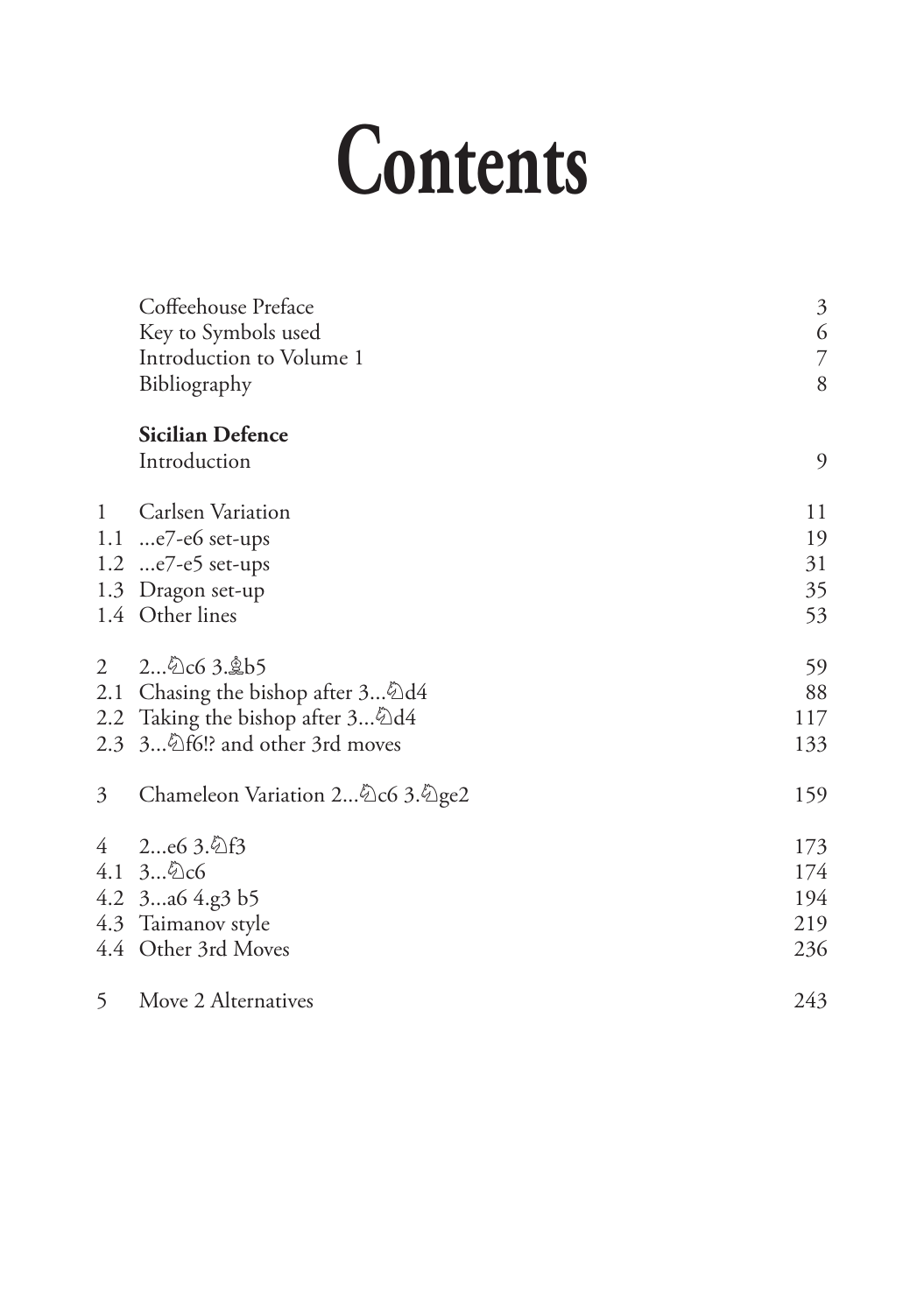#### **Other Defences**

| 6               | Caro-Kann                                               | 275 |
|-----------------|---------------------------------------------------------|-----|
|                 | 6.1 Main lines                                          | 290 |
|                 | $6.2$ g7-g6 set-ups                                     | 312 |
|                 | 6.3 2. 谷 move order                                     | 323 |
| $7\overline{ }$ | Scandinavian                                            | 335 |
|                 | $7.1 \quad 2\mathbb{W} \times 45 \quad 3.\mathbb{Q}$ f3 | 337 |
|                 | $7.2$ 2 2f6 3.2f3                                       | 363 |
| 8               | Alekhine                                                | 369 |
|                 | 8.1 Main lines                                          | 382 |
|                 | 8.2 Early deviations                                    | 401 |
|                 | Variation Index                                         | 421 |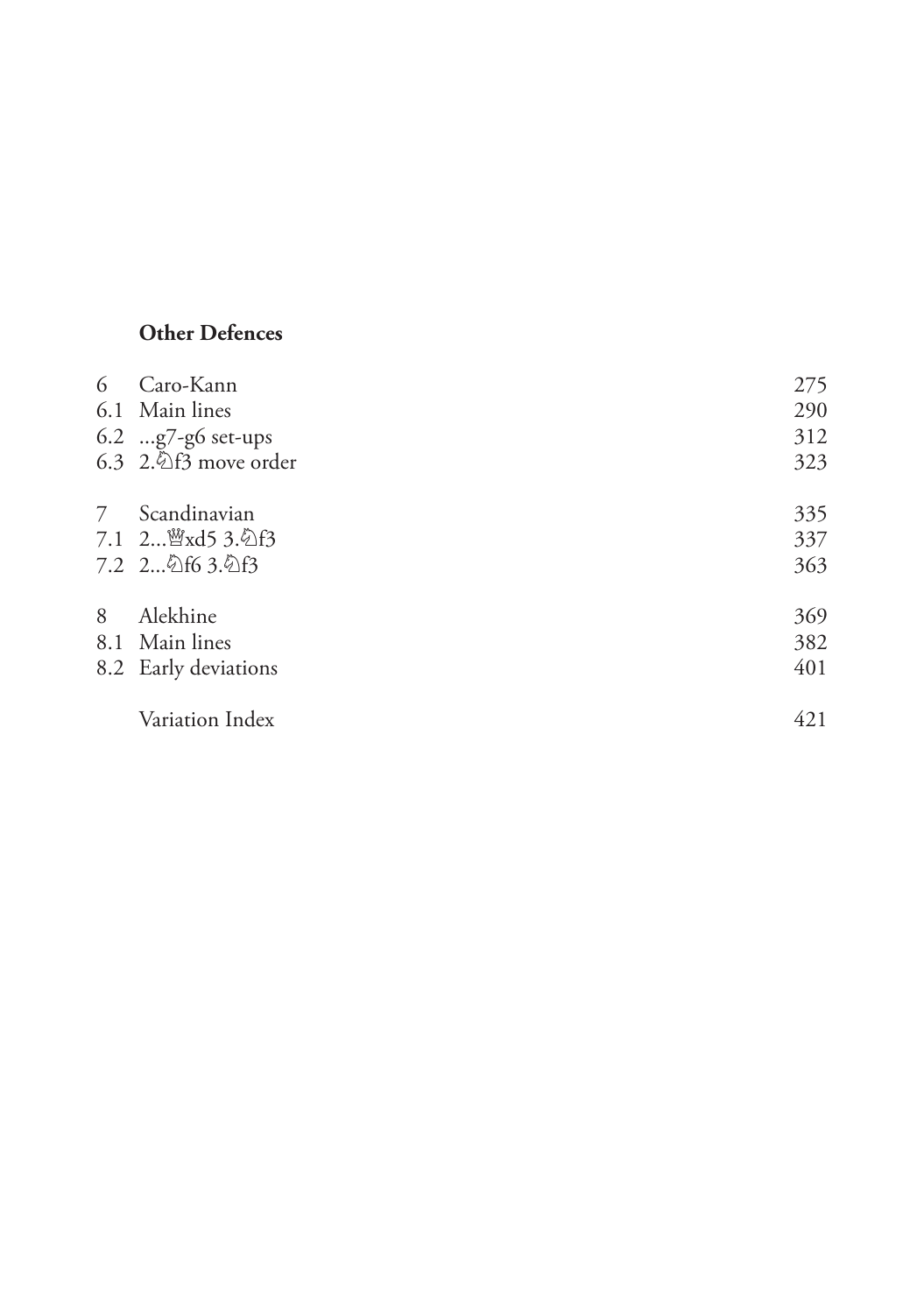### **Introduction to Volume 1**

**1.e4** is our opening move.

In this volume, we'll focus mainly on **1...c5**, the Sicilian Defence. I recommend taking Black out of his comfort zone with **2.¤c3**. Black's most popular Sicilian variation is the Najdorf, and by developing the queenside knight first, we really annoy Najdorf players.

To avoid the prospect of being move-ordered, Najdorf aficionados usually choose 2...d6. I'm proposing an extremely fresh approach here with **3.d4!? cxd4 4.£xd4**, and our first chapter will examine the unusual positions that arise from it.

**2...¤c6** is Black's main defence. My primary recommendation is **3.¥b5**, but I also investigate the Anti-Najdorf **3.¤ge2**.

**2...e6** is Black's other main try. In response I want to stay flexible with **3.¤f3**. Depending on Black's set-up, we'll either develop the bishop to b5 or fianchetto it on g2. We have some possible transpositions to Open Sicilians, but our chosen move order has the advantage of cutting out many of Black's topical and critical responses.

We'll move on to **1...c6**, the Caro-Kann. Here I'm recommending a twist on the common Exchange Variation. We'll develop our kingside knight very early and attempt to gain the advantage of the bishop pair. I hope to persuade you that the ensuing positions are much more interesting than the Exchange Variation's typical reputation as a dull line.

Next we have the Scandinavian Defence: **1...d5 2.exd5** There are two distinct strategies employed by Scandinavian players. Proponents of **2...£xd5** generally just want a solid, Caro-Kann style structure and a straightforward plan. The second group prefer **2...¤f6**, hoping to sacrifice a pawn for a lead in development and tactical opportunities. We're going to annoy both sets of opponents by responding with **3.¤f3**, intending to erect a big centre with c2-c4. Developing this knight first is relatively rare, and is likely to catch your opponents off-guard.

Finally we'll examine the Alekhine Defence. After **1...¤f6 2.e5 ¤d5 3.d4 d6** I propose punishing Black for his loss of time with **4.c4 ¤b6 5.f4**, the Four Pawns Attack. Black needs to walk a narrow line to avoid being squashed in the opening.

The Coffeehouse 1.e4 Repertoire will be completed in Volume 2, where I will cover 1...e5, plus the French, Pirc, Modern, Philidor and other miscellaneous Defences.

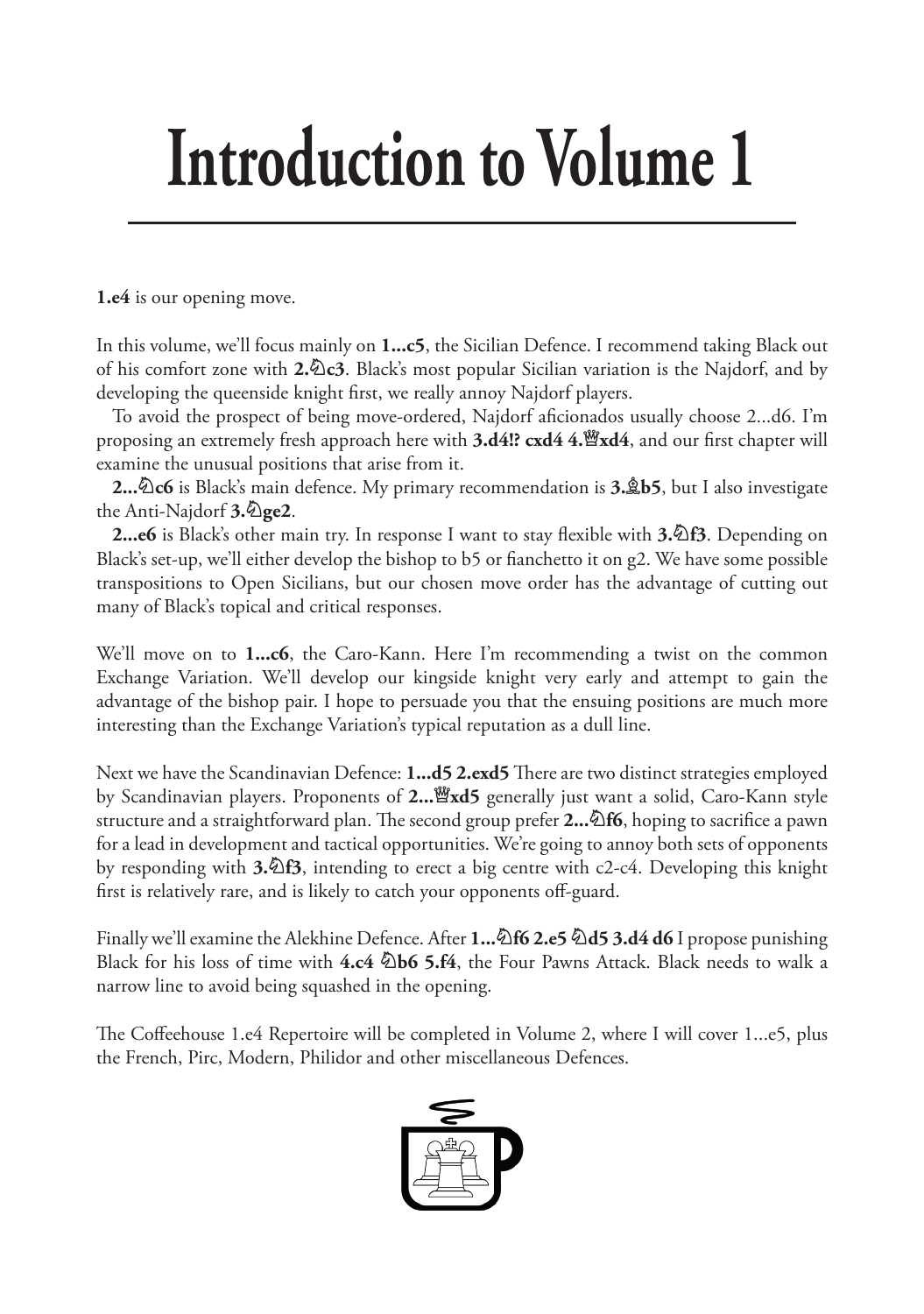## **CHAPTER**



### **Carlsen Variation**



| Introduction                        | 12 <sub>1</sub> |
|-------------------------------------|-----------------|
| 6.h3 Najdorf comparison             | 13              |
| What we're hoping for               | 13              |
| Magnus Carlsen – Radoslaw Wojtaszek | 13              |
| <b>Black's best defences</b>        | 18              |

**Theory**

| 1.1 $e7 - e6$ set-ups | 19 |
|-----------------------|----|
| $1.2$ e7-e5 set-ups   | 31 |
| 1.3 Dragon set-up     | 35 |
| 1.4 Other lines       | 53 |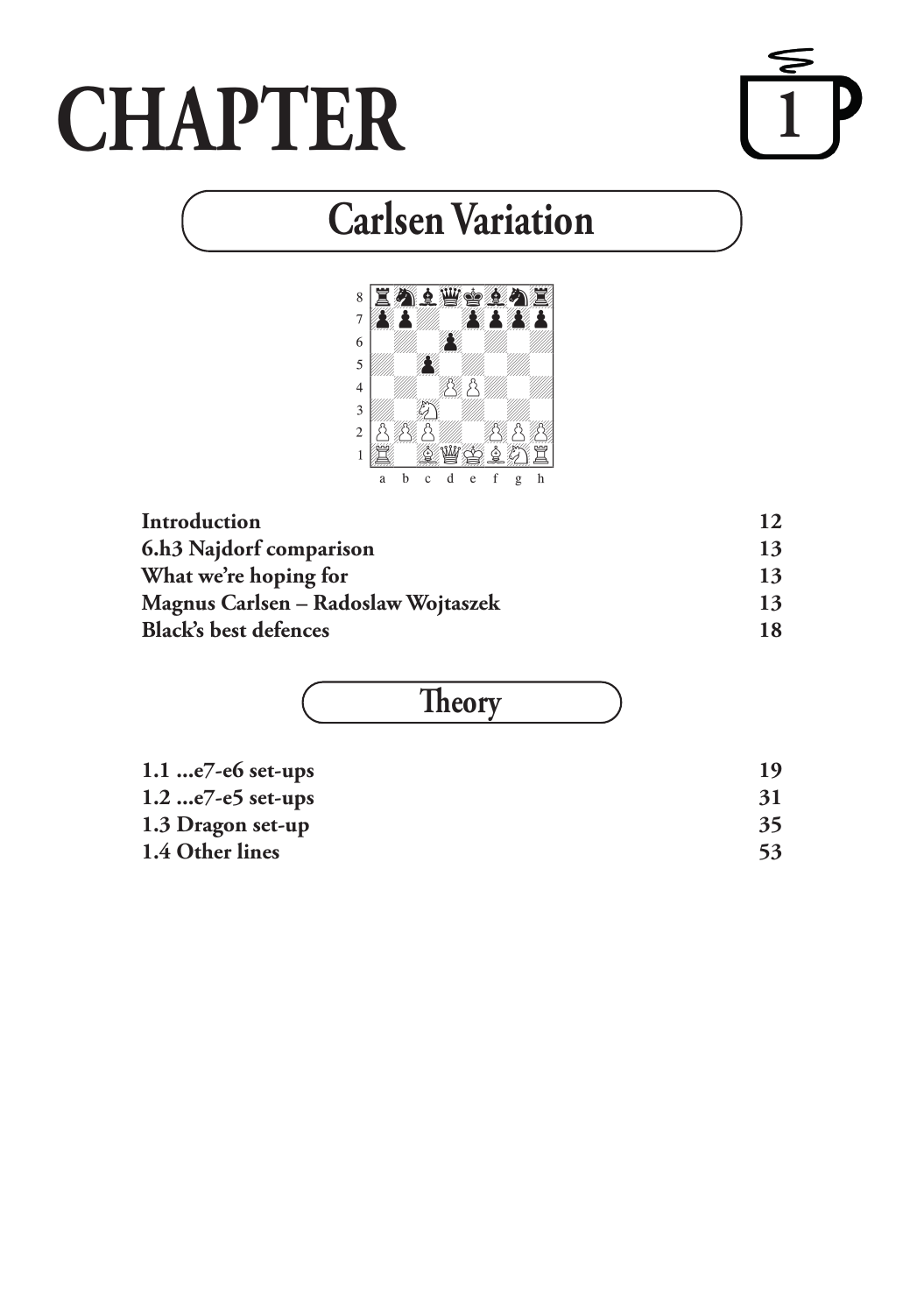#### **Introduction**

#### $1.64c526c3$

2. htm d6 3.d4 cxd4 4. htm d4 h c6 5. htm would be the traditional way of playing with £xd4, but we have a different idea in mind.

#### **2...d6**

This is the move Black plays if he wants a Najdorf.

#### **3.d4!?**

What's this? This line came into the spotlight when Magnus Carlsen used it to beat Najdorf expert Radek Wojtaszek in the Shamkir tournament in 2018. I confess I struggled to take this idea seriously at the time, but analysing it more I realized it wasn't at all straightforward for Black.



#### **3...cxd4 4.£xd4 ¤c6 5.£d2!**

This naive-looking move was really Magnus's innovation, although I see Greek GM and theoretician Vassilios Kotronias managed to play it later the same day! The idea actually came from Greek IM Ioannis Simeonidis, who'd sent his find to Magnus's camp. He wrote an interesting article in *New in Chess* where he explained his thought process. The idea is to get a sort of improved 1.b3.

5.¥b5 is the older move, which was championed a few times by the sadly-missed star Vugar Gashimov. Playing in this style is likely to reach positions very similar to the traditional 4. 曾xd4 (1.e4 c5 2. 公f3 d6 3.d4 cxd4 4. \$xd4 \c6 5. \$b5).

Magnus came up with a completely different plan.



White's idea is actually extremely straightforward. We want to play b2-b3, \$b2 and 0–0–0, and then attack on the kingside. The most logical counterplay plan for Black is to try and exploit the hook on b3 with ...a5-a4. We'll normally combat that with a2 a4 ourselves, when White's king seems pretty secure. Our bishop is actually better placed on b2 than e3 in a lot of Open Sicilian positions. In fact, in certain lines of the 6.h3 Najdorf White develops his bishop to b2 (see the Najdorf extract below). We have already provoked the knight to c6, whereas in a Najdorf it would prefer to be on d7, so the position has more resemblance to a Classical Sicilian.

Black has three distinct structures to choose from.

He can play in pure Najdorf style with ...e7-e5, but then his knight would rather be on d7 than c6.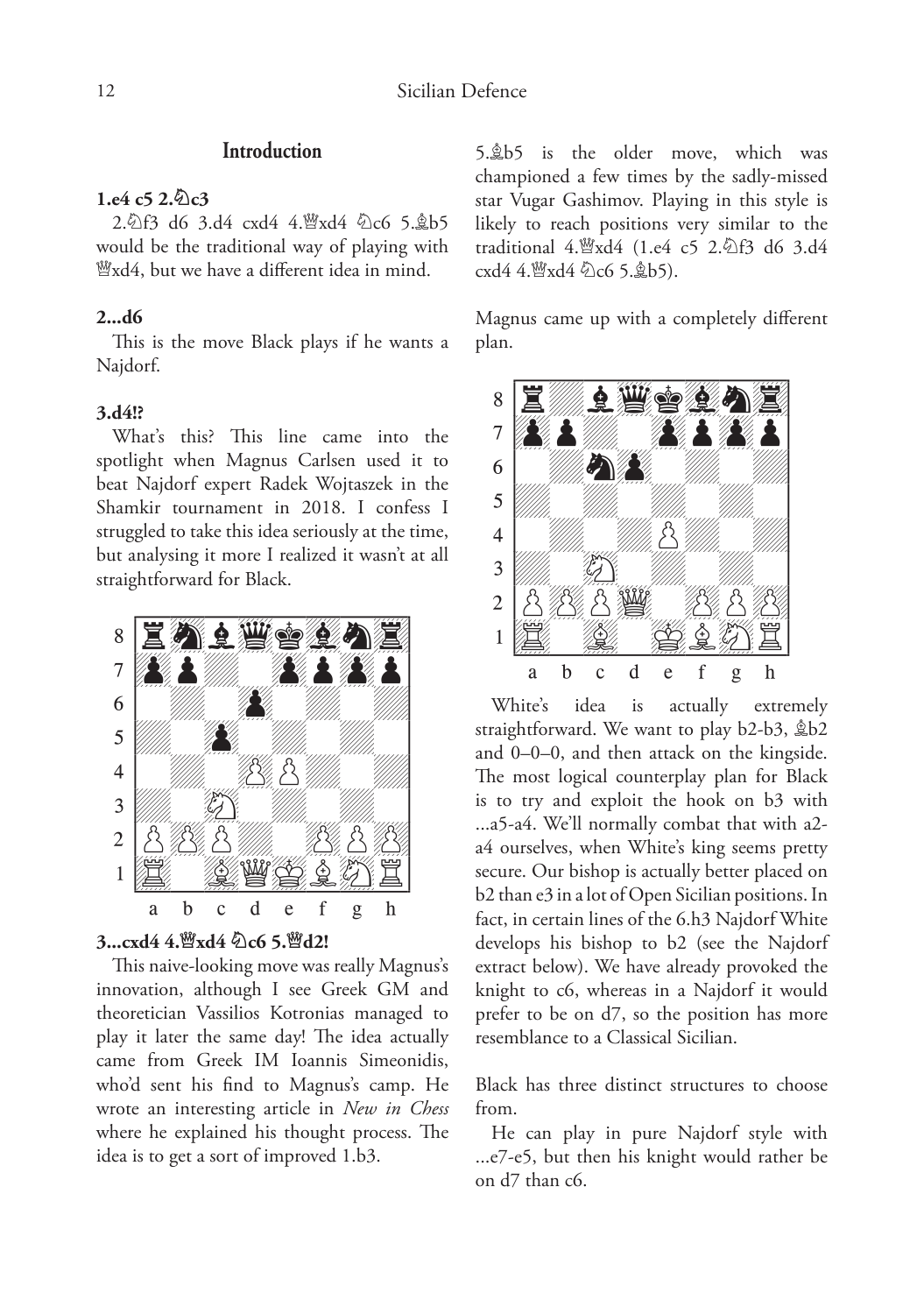He can play ...e7-e6, when the position resembles some sort of Scheveningen or Classical Sicilian.

Finally, he can play ...g7-g6, which leads to further divisions. Playing in pure Dragon style actually doesn't work out well for Black. White has good control over the d5-square, and can trade dark-squared bishops at will with a well-timed  $\triangle$ d5. Black finds it difficult to generate counterplay. Therefore the top players have tried a strange hybrid, developing their bishop to h6 and quickly contesting in the centre with ...e7-e5 or ...f7-f5. I'll cover this towards the end of the chapter.

#### **Theoretical?**

No. The idea is only a couple of years old, and there hasn't been time for established theory to develop.

#### **Topical?**

Yes – hardly surprising when the World Champion wins a game quickly with it. The American triumvirate of Caruana, Nakamura and So have all played it in Classical games, while their fourth player Dominguez has essayed it in blitz. Alexander Morozevich, who has a claim to be king of the sidelines, has also jumped on board and played quite a few games with it.

#### **6.h3 Najdorf comparison**

White's queenside set-up may look unusual, but it is tried in certain Najdorf variations. Here's an example from the topical 6.h3:

1.e4 c5 2.\times d6 3.d4 cxd4 4.\times\xd4 \times\times\text{ \frac{1}{6}\$ 5. [c3 a6 6.h3 e6 7.g4 h6 8. g2 ge7 (8...g5 9.b3 2bd7 10. b2 2e5 11. Fd2 reaches the same set-up with the bishop on b2)



9.b3 This position has been seen in quite a few recent high-level games, one example being Praggnanandhaa – Artemiev, Moscow 2020.

#### **What we're hoping for**

I don't think I can do a better job than simply showing the game that brought the concept into the limelight.

**Magnus Carlsen – Radoslaw Wojtaszek** Shamkir 2018

#### **1.e4 c5 2.¤c3 d6 3.d4 cxd4 4.£xd4 ¤c6 5.£d2 ¤f6 6.b3 e6**

Wojtaszek chooses to play in typical Scheveningen style. This is probably the most likely reaction if your opponent is surprised.

#### **7.¥b2 a6**

Black has some alternatives on moves 7-9, which we will cover in the theoretical section.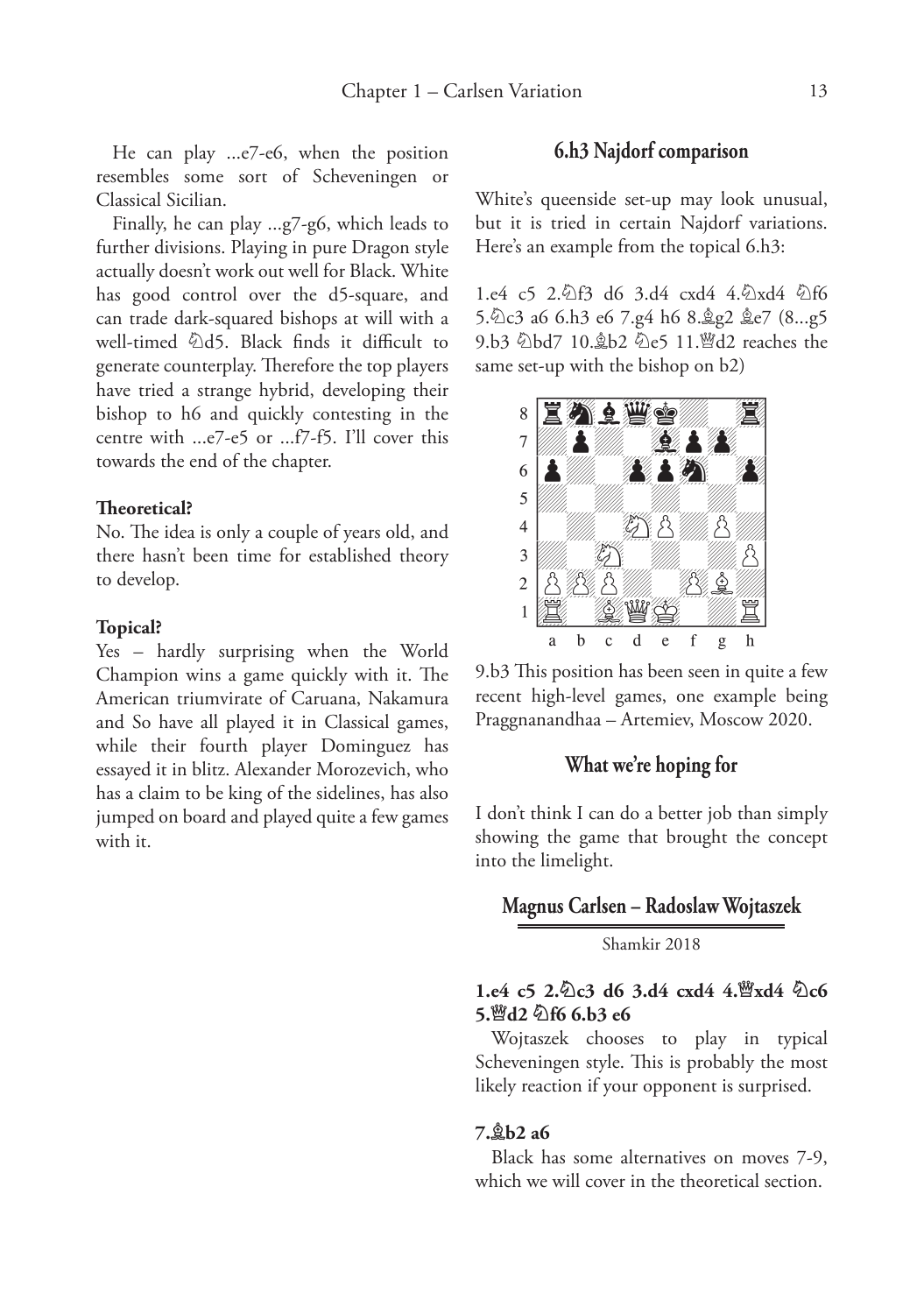**8.0–0–0 b5 9.f3** 



#### **9...h5**

This might look a little odd but it is a typical theme in these structures. Black wants to prevent White from grabbing lots of space with g2-g4. Ideas without ...h5 will be explored in the theory section.

If Black wants to play with ...h5, he would do better to start with:  $9...$  $Re7$ 



#### $10.\Phi b1$

Sidestepping any tactical trouble.

10.g4?!  $\&$ xg4! 11.fxg4??  $\&$ g5 is an important theme to remember and avoid.

10...h5

Compared to the game, White has committed to ¢b1. This was recommended as an improvement over Wojtaszek's play by Magnus's second Peter Heine Nielsen, and subsequently tested in a game which we will briefly follow.

#### 11.6h3 鱼d7!?

An interesting try. Black prepares ...b4 followed by taking the knight on a4. I think White should try:



12.¤f2!N

 $12.\textcircled{2g}5$  continues to follow Magnus's plan but after 12...b4 Black gets decent counterplay:  $13.\text{\textdegree}$ e2  $(13.\textdegree)$ a4 is generally desirable but in this instance 13... [a5! leads] to a complete mess. Notice that 14. Wxb4?! doesn't work here, as 14...<sub>巴b8</sub> 15. 曾a3 曾c7 with the threat of ...d6-d5 leaves Black with extremely dangerous compensation.) 13...a5 Black was getting some play of her own in Meissner – M. Brunello, Berlin 2018.

If Black plays in the same spirit with:

 $12...b4$   $13.\&$ a4  $\&$ a5

White has:

14.¥xf6!

This wouldn't work with the knight on g5. 14...¥xf6

14...gxf6 15. $\triangle b2\pm$  is quite unpleasant for Black. The knight gets in the way on a5, but if it drops back then White gets to play  $\Diamond c4$ . Otherwise White has ideas of f4-f5.

15. Wxd6 \$xa4 16. bxa4 Wc8

Here Black would have dangerous compensation for the pawn, were it not for: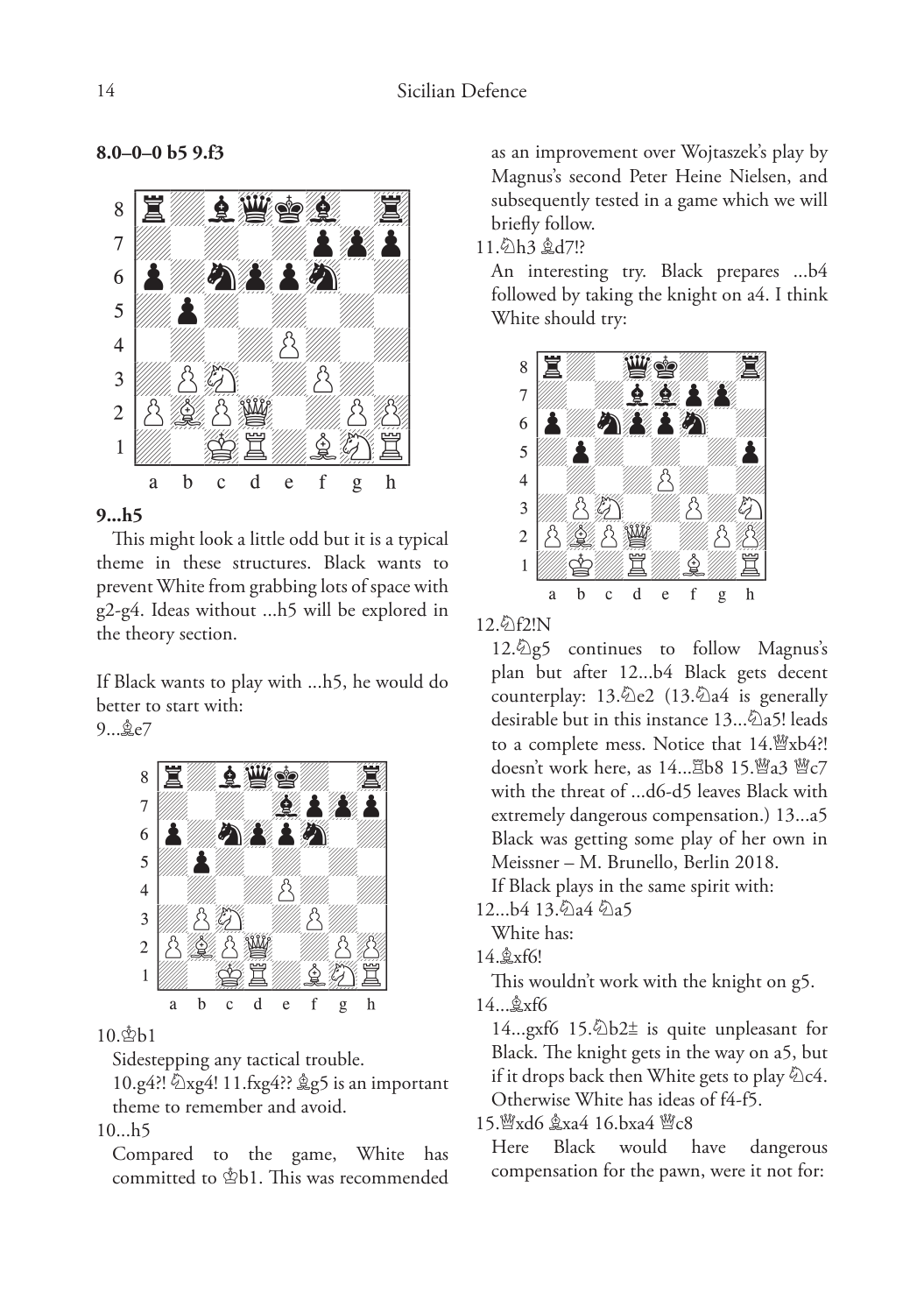

17.e5 \$e7 18.2e4! \$xd6

18... 5 b7 19. 曾d4±

19.  $\&$ xd6†  $\&e$ 7 20.  $\&xc8$ †  $\&xc8$  21. $\&d4\&$ 

White has decent chances of converting the extra pawn.

#### **10.¤h3!**

Magnus immediately exploits the downside to Black's previous move. It is going to be hard for Black to dislodge the knight from g5. Similarities to the line I'm recommending against Tiger's Modern come to mind.

#### **10...¥e7**

Against  $10...\&b7$  we would play in the same style with 11. $\hat{\mathbb{Q}}$ g5 followed by  $\hat{\mathbb{Z}}$ b1. It's hard to see how Black generates any counterplay.

#### **11.¤g5**

The most natural, immediately exploiting Black's weakened square.

White could also have started with  $11.\Phi b1$ , transposing to 9... e7 above.

#### **11...h4?!**

This move was heavily criticized, with Sam Collins going as far as to attach "??" to it. Evidently, Wojtaszek must have been quite flustered at this point and struggled to come up with a good plan. Castling kingside is hardly attractive, and moving the bishop from c8 weakens the e6-square, making f4-f5 even more of a concern. However, the problem with

the text move is that Black is no longer slowing White's kingside play.

11...¥b7 is offered by Sam as an improvement, but I think Black is already under a lot of pressure. I'd start with 12.¢b1 which is a generally useful move. We'll follow up with either g2-g3 and  $*h3$ , putting pressure on e6, or expanding with f3-f4.

Trying to play as Brunello did with  $11...$  $d7$ is not as reliable when White hasn't had to sidestep with the king. The difference becomes clear after: 12.f4! b4 13. a4 2a5 14. Wxb4! ¦b8 15.£d4± Compared to the above line, White has this square for the queen (f3-f4 having been played rather than  $\Phi$ b1) so Black can't hit it immediately with ...e6-e5.

11...0–0!

This makes a strange impression after having weakened the kingside with ...h7-h5, but is in fact Black's best try. He intends to break with ...d6-d5 next move.



12.h4

Defending the knight.

 $12.\Phi b1$  is also enough for a small advantage: 12...d5! 13.exd5 <br />
2xd5 14.<br />
2xd5 <br />
12...d5! 13.exd5 <br />
2xd5 <br />
14.<br />
2xd5 <br />
14.  $(14...exd5? 15.$   $\&c3!$  is embarrassing) 15.  $\&c4$ **\\\\\\\\\xd2** 16.\\\xd2 and Black has restricted White to a nibble.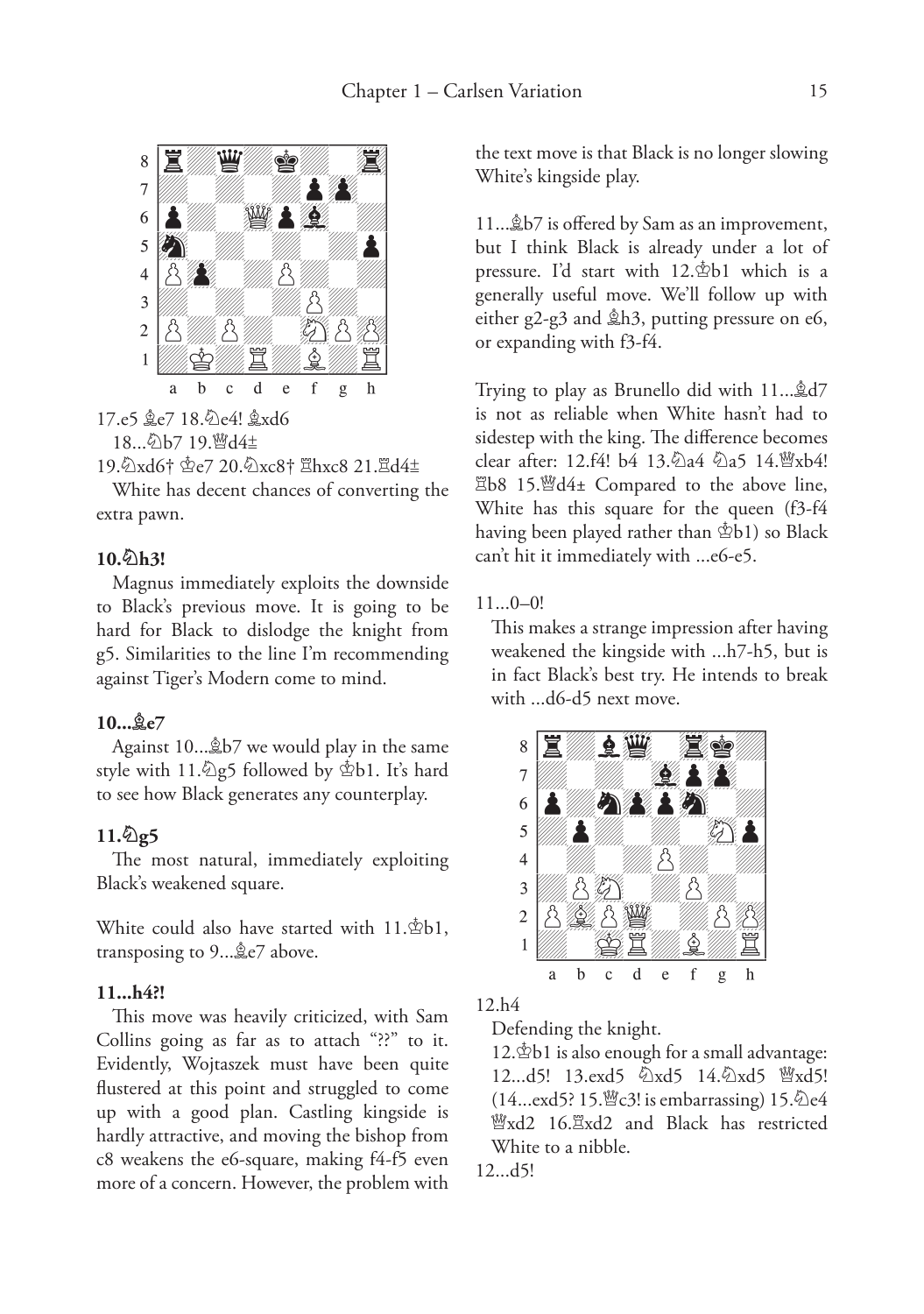Otherwise White will play ¢b1 followed by g2-g4.

13.exd5 exd5

13...②xd5? 14.②xd5 鬯xd5 As the g5-knight is defended White is under no obligation to exchange queens here, and 15.¥d3 is simply winning.

#### 14.¢b1! d4!

Black needs to generate counterplay before White establishes an ideal set-up with  $\triangle$ d3 and  $\hat{\varphi}_{\text{e}}$  2-d4/f4.

#### 15. @e2 曾c7

15... \$f5 16. 2g3 \$g6 17. \$d3±



#### 16.2xd4 骂d8 17.c3

Black has definite compensation for the pawn, but I believe White has the better chances. One thematic line continues:

- 17... 4d5 18. ad3 4 xd4 19. cxd4 a5
- Here Leela Zero considers Black's compensation to be sufficient but misses an important attacking idea.
- 20. c1 曾b6 21. ge4 a4 22. 曾d3 gf8



23. gc5!

This is what it had overlooked. 23... &xc5 24.dxc5 \right\xc5 25. &d4!+-Black is totally busted.



#### **12.f4 ¥b7**

It's a bit sad that Black has to play this anyway.

 $12...0-0$ ? is now too late as  $13$ . $\mathbb{Z}$ el is extremely awkward. The only way to hold on to the pawn is with  $13...\&0h7$  but after  $14.\&0xh7 \&0xh7$ 15.g4! it seems extremely unlikely that Black's king will survive.

#### **13.¢b1 ¦c8 14.¥e2 £c7 15.¦he1**

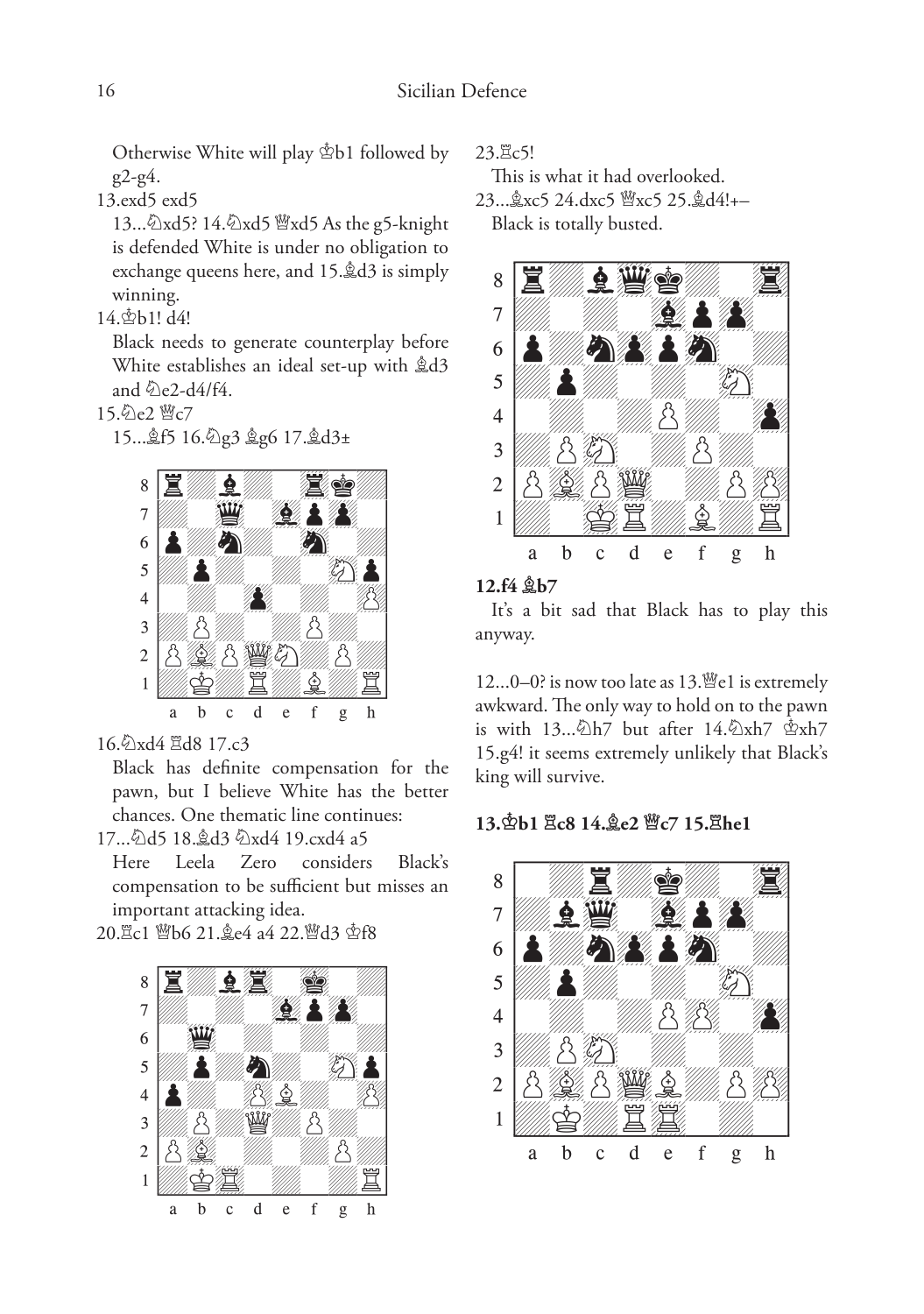Peter Heine Nielsen makes an astute observation here: "Black's position is much worse than it looks." Black's problem is he cannot generate any counterplay. Our b2-bishop does a good job of defending the king, while Black's knight on c6 is severely misplaced.

#### **15...¤h7?!**

As Sam observes, this makes matters worse for Black, but it's difficult to offer a playable alternative.

15...b4 16. la4 isn't helping, and 15...0–0 16. ad3 followed by 曾f2 is horrible.

**16.¤xh7 ¦xh7** 



#### **17.g4±**

Keeping it simple. Black has a cramped position, king stuck in the middle, a misplaced rook on h7 and absolutely no counterplay.

As was noted at the press conference,  $17.\textcircled{d}5!$ was immediately killing: 17...exd5 18.exd5 *©***d8 19.** ad3 (or Sam Collins' 19. ag4+– when White follows up by trebling on the e-file and wins back the material with interest. Just look how uncoordinated the black pieces are!) 19... Eh5 20. Exe7† Nielsen stops here. After 20... set 21. Ee1 White regains the material with a crushing position.

Nevertheless, it's hard to criticize the World Champion's play. The rest is pure agony for the Polish number one.

#### **17...hxg3 18.hxg3 ¥f6 19.¥d3 ¦h8 20.g4**

This move was criticized due to the fact that Stockfish doesn't like it. However, Leela Zero remains happy as White.

 $20.\overline{\mathbb{Z}}h1\pm$  is offered by Collins to keep total control; while 20.宫f1 is given by Simeonidis.

#### **20...¤d4 21.¦e3 ¢f8!**

Black threatens a knight jump followed by taking on c3. The king sidestep is essential so that there can be no  $x + 5$ † intermezzo.

#### **22.¤e2 ¤xe2 23.¦xe2 ¥c3 24.¥xc3 £xc3 25.£e3**



#### **25...¦c5?!**

Thus far Black has been holding on tenaciously, but now White crashes through.

It was better to continue chasing White's queen with  $25...$  comes although after  $26$ .  $\frac{100}{25}$ a5 27.f5 e5 28.g5 a4 29. h2± White's attack arrives first.

#### **26.e5! dxe5 27.fxe5 ¦h1?**

This fails tactically. However, White was about to pile up on the f-file.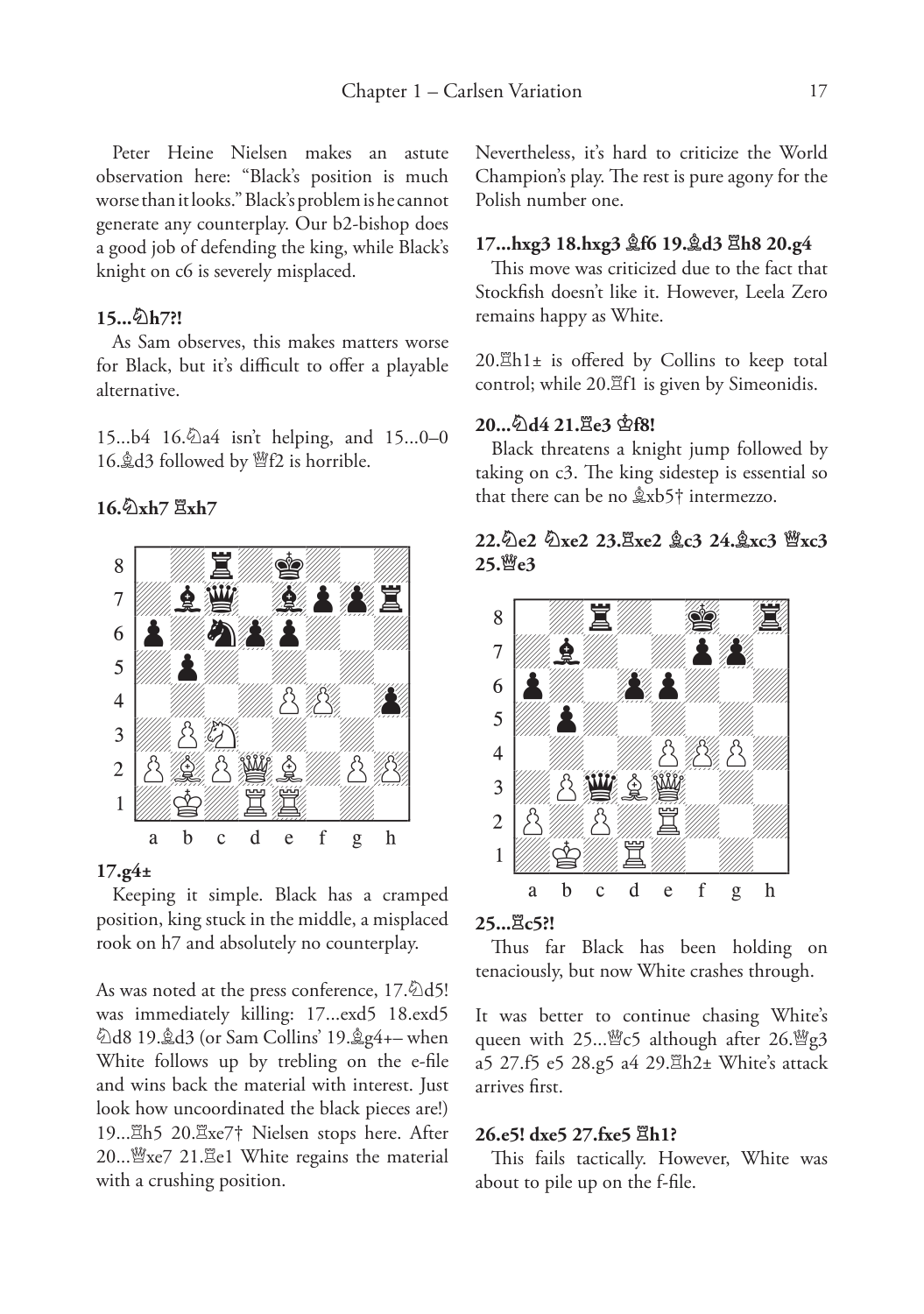#### **28.¦xh1 ¥xh1 29.¦h2 ¦xe5**

White was threatening 30.<sup>g</sup>h8† followed by 31. $\frac{35}{7}$  and mate.

**30.¦h8† ¢e7 31.£a7† 1–0**

#### **Black's best defences**

It has become apparent that if Black allows White free rein to complete his development then he can get into severe trouble. It therefore makes sense for him to try and mix things up straight away and attempt to exploit the delay in White's kingside development. Before we get stuck into the theoretical section, here are a few of the more challenging options to look out for.

#### **1.e4 c5 2.¤c3 d6 3.d4 cxd4 4.£xd4 ¤c6 5.£d2 g6**

Maxime Vachier-Lagrave has tried a quick break with: 5... 466 6.b3 e6 7. \$b2 d5!?



8.exd5 exd5 Black accepts a structural defect with the IQP, in return for some initiative. In a rapid game from last year Hikaru Nakamura successfully defused Black's play with 9.0–0–0 ¥e6 10.¢b1 £a5 11.¤b5 £xd2 12.¦xd2 and ground out a win in the better ending against MVL.

#### **6.b3**

The main line for Black is to delay developing his g8-knight to allow:

#### **6...¥h6!**

Gaining a tempo on our queen and anticipating the future arrival of the king on c1. We should react with:

#### **7.f4**

Black will try to undermine our position with either ...f7-f5 or ...e7-e5. The resulting positions may become extremely complicated. White will often sacrifice a pawn but have promising compensation with attacking chances on the kingside, especially with the pressure down the long diagonal. Black's weaknesses won't just go away, and so it's important to first stifle Black's counterplay on the queenside as much as possible.

#### **7...¤f6**

After 7...f5!? 8. b2 \times 1 investigate 9.0–0–0, again offering the pawn, and  $9.\&d3$ as a back-up option.

#### **8.¥b2 0–0 9.0–0–0 e5**

Sometimes 9...a5 10.a4 is included too.

#### **10.g3**

We have a very sharp position. Black will have needed to study the resulting positions very carefully, and even more important, actually remember the key ideas at the board. Not so easy, especially if he's not expecting this sideline.

We will now move to the theory. The material will be divided as follows:

**1.1 ...e7-e6 set-ups 1.2 ...e7-e5 set-ups 1.3 Dragon set-up 1.4 Other lines**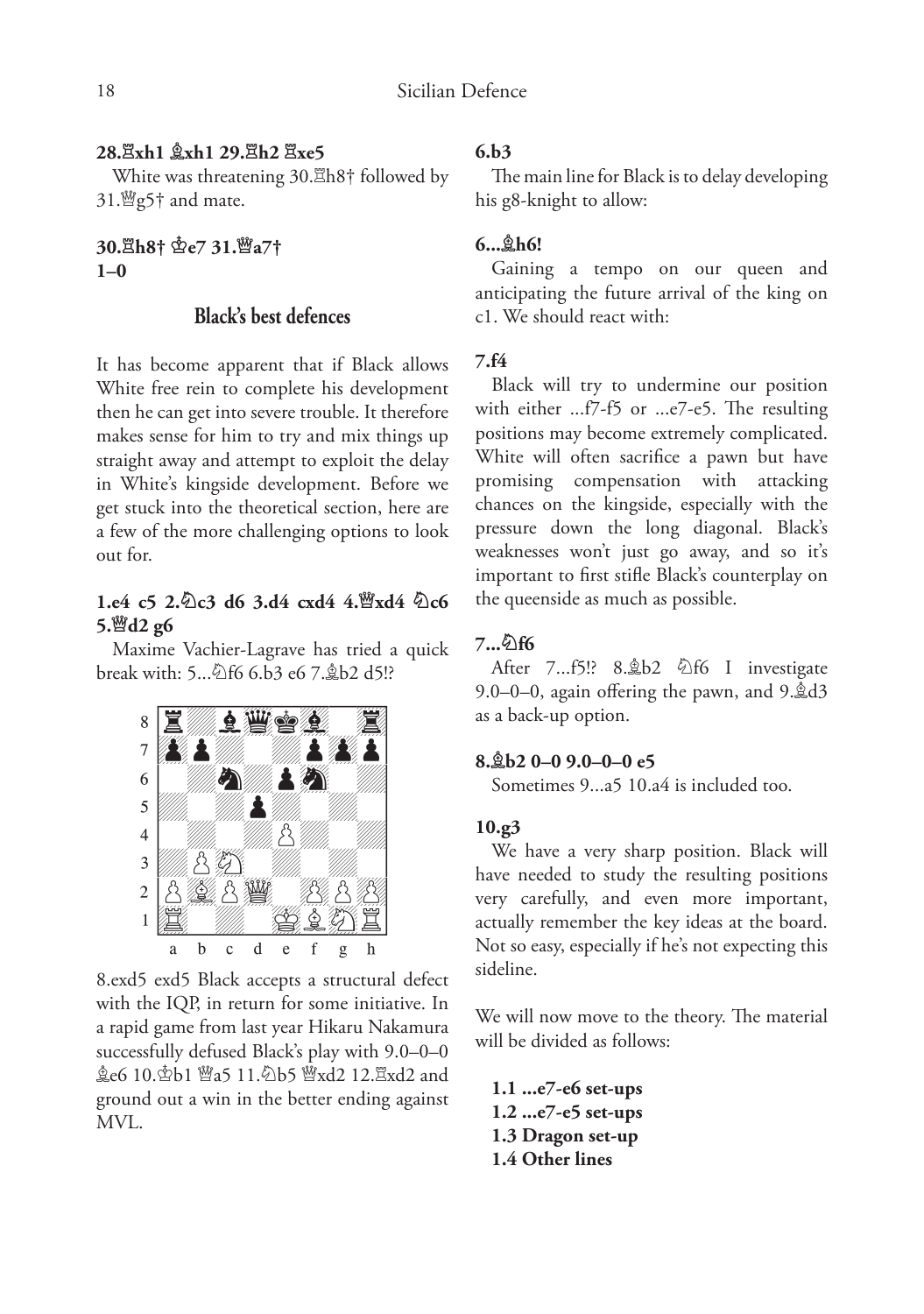### **Abridged Variation Index**

The Variation Index in the book is 6 pages long. Below is an abridged version giving just the main variations, not the sub-variations.

#### **Chapter 1 – Carlsen Variation**

**1.1 ...e7-e6 set-ups 1.e4 c5 2.¤c3 d6 3.d4 cxd4 4.£xd4 ¤c6 5.£d2 ¤f6 6.b3 e6 7.¥b2** A) 7...d5 20 B) 7... e7 22 C) 7...a6 8.0–0–0 24

**1.2 ...e7-e5 set-ups 1.e4 c5 2.¤c3 d6 3.d4 cxd4 4.£xd4** A)  $4...\overline{2}c65$ .  $3\overline{2}c65.$   $5\overline{3}1$ B) 4...e5!? 32

**1.3 Dragon set-up 1.e4 c5 2.¤c3 d6 3.d4 cxd4 4.£xd4 ¤c6 5.£d2 g6 6.b3** A) 6...¥g7 36 B) 6...¥h6 7.f4 39

**1.4 Other lines 1.e4 c5 2.¤c3 d6 3.d4 cxd4 4.£xd4** A)  $4...\&6$ ?! 54 B) 4...a6 55 C) 4... \$d7 56

**Chapter 2 – 1.e4 c5 2.¤c3 ¤c6 3.¥b5**

**2.1 Chasing the bishop after 3...¤d4 1.e4 c5 2.¤c3 ¤c6 3.¥b5 ¤d4 4.¤f3** A) 4...e6 89 B) 4...a6 100 C) 4...g6 109

**2.2 Taking the bishop after 3...¤d4 1.e4 c5 2.¤c3 ¤c6 3.¥b5 ¤d4 4.¤f3** A)  $4...\&2\times5$  118 B) ...a6/...e6 set-ups 126  $C$ ) 4... $\&$ f6 129

**2.3 3...¤f6!? and other 3rd moves 1.e4 c5 2.¤c3 ¤c6 3.¥b5 ¤f6!?**  (3...£c7; 3...£b6; 3...¤a5; 3...e6) **4.¤f3** A) 4...e5 138 B) 4...g6 139 C) 4... 暨c7 147

**Chapter 3 – Chameleon Variation**

**1.e4 c5 2.¤c3 ¤c6 3.¤ge2!?** A) 3...e5 4. 2g3!? 162 B)  $3...2d4164$ 

**Chapter 4 – 2...e6 3.¤f3**

**4.1 3...¤c6 1.e4 c5 2.¤c3 e6 3.¤f3 ¤c6 4.¥b5** A) 4.... *lect 183* B) 4... 2ge7 189

**4.2 3...a6 4.g3 b5 1.e4 c5 2.¤c3 e6 3.¤f3 a6 4.g3 b5 5.¥g2 ¥b7 6.d4 cxd4 7.¤xd4** A)  $7...\&c6\,210$  $B)$  7... $\hat{\varphi}$ ) f6 212